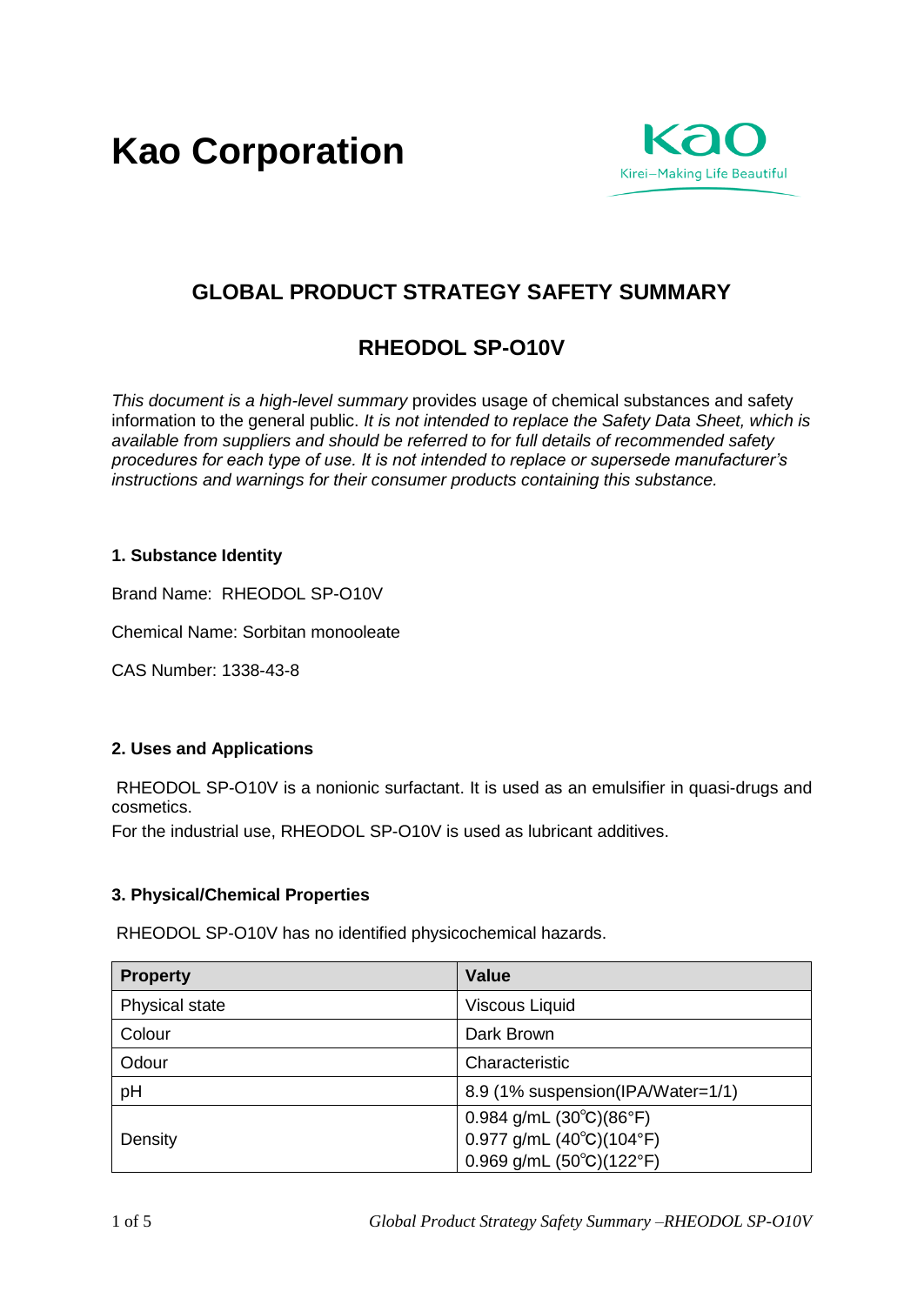| Freezing point                                             | $-17.5 °C(0.5 °F)$                |
|------------------------------------------------------------|-----------------------------------|
| Boiling point                                              | No information available          |
| Flash point                                                | 266°C(511°F) (Cleveland open cup) |
| Flammability                                               | No information available          |
| <b>Explosive properties</b>                                | No information available          |
| Self - ignition temperature                                | No information available          |
| Vapour pressure                                            | No information available          |
| Water solubility                                           | Insoluble                         |
| Octanol-water partition coefficient (log K <sub>ow</sub> ) | No information available          |
| Viscosity                                                  | 705 mPa $\cdot$ s (30°C) (86°F)   |
|                                                            | 385 mPa·s (40°C) (104°F)          |
|                                                            | 185 mPa $\cdot$ s (50°C) (122°F)  |

## **4. Human Health Safety Assessment**

The Short-term and repeated exposure of RHEODOL SP-O10V does not cause any toxic effects.

| <b>Effect Assessment</b>         | <b>Result</b>                                 |
|----------------------------------|-----------------------------------------------|
|                                  | No acute toxicity after oral/ dermal exposure |
| <b>Acute Toxicity</b>            | in practical use.                             |
| oral/ dermal                     | The substance does not cause damage to        |
|                                  | any organs following single exposure.         |
| Irritation                       | Based on the available data, unlikely to      |
| skin/eye                         | cause skin/eye irritation.                    |
| Sensitization                    | Based on the available data, unlikely to      |
|                                  | cause allergic skin reaction.                 |
|                                  | Unlikely to cause any toxic effects through   |
| Toxicity after repeated exposure | prolonged or repeated oral exposure in        |
|                                  | practical use.                                |
| Mutagenicity                     | Based on the available data, unlikely to      |
|                                  | cause genetic defects.                        |
| Carcinogenicity                  | Based on the available data, unlikely to      |
|                                  | cause cancer.                                 |
|                                  | Based on the available data, unlikely to be   |
| Toxicity for reproduction        | damaging to fertility or the unborn child.    |

# **5. Environmental Safety Assessment**

The test results with fish, aquatic invertebrates and algae suggest that RHEODOL SP-O10V is not to cause toxicity for aquatic organism. RHEODOL SP-O10V is unlikely to persist in the environment because of showing the readily biodegradation. RHEODOL SP-O10V does not bioaccumulate in the food chain.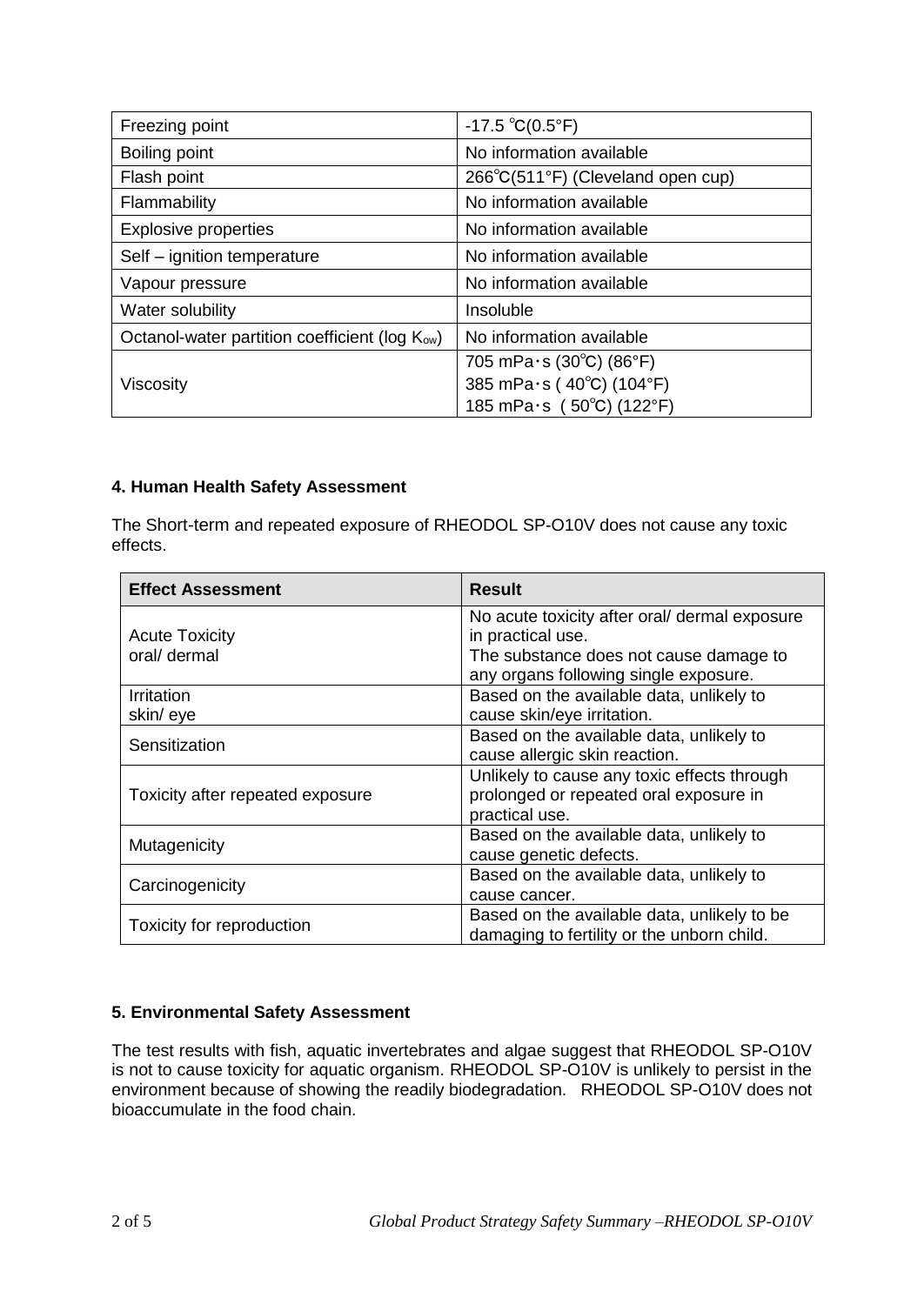| <b>Effect Assessment</b> | <b>Result</b>                                                                                                                         |
|--------------------------|---------------------------------------------------------------------------------------------------------------------------------------|
| <b>Aquatic Toxicity</b>  | Suggests not to cause toxicity for aquatic organism.                                                                                  |
| Biodegradation           | Readily biodegradable.                                                                                                                |
| PBT/ vPvB conclusion     | Not persistent in the environment, not bioaccumulating<br>in organisms and not toxic nor very persistent and very<br>bioaccumulating. |

## **6. Exposure**

#### Consumer

The consumer can come into contact with the substance in use of the cosmetic products, but the concentration of RHEODOL SP-O10V in use is not concerned that it has a harmful effect. When it's used as the recommended use, consumer should always read product information before use and follow the label/ use instructions.

#### **Worker**

The exposure can occur either in RHEODOL SP-O10V manufacturing facilities or in the various industrial facilities when RHEODOL SP-O10V is used. Those workers in industrial operations during maintenance, sampling, testing, or other procedures could be exposed with RHEODOL SP-O10V. Only qualified and trained workers handle the undiluted substance. The manufacturing facilities offer thorough training program for employees and appropriate work processes, as well as safety equipment (goggles and gloves) in place to present an unnecessary exposure. Safety showers and eye-wash stations are accessible nearby. Workers are required to be trained in accordance with the safety measures in the Safety Data Sheet.

#### **Environment**

Since this substance is used extensively, it is discharged to waste water treatment plants from industrial sites such as manufacturing, preparation, handling, storage and use of the substance as well as from consumer households. However, the substance is readily biodegradable, so that it is removed efficiently in waste water treatment plants. The substance is biologically degraded in the surface water and is rapidly removed even if it is remained slightly in the waste water. Hence, the chronic exposure to aquatic organisms of the substance is unlikely to occur. Furthermore, the substance dose not accumulate in the food chain, so that there is no concern of human exposure through environmental pathway.

#### **7. Risk management recommendations**

When you use the substance, make sure to be measured the adequate ventilation. Always use appropriate chemical-resistant gloves to protect your hands and skin and always wear eye protection equipment. Do not eat, drink or smoke where the substance is handled, processed or stored. Wash hands and skin after contact with the substance. When the substance attaches to skin (or hair), take off the contaminated clothes. Wash with a large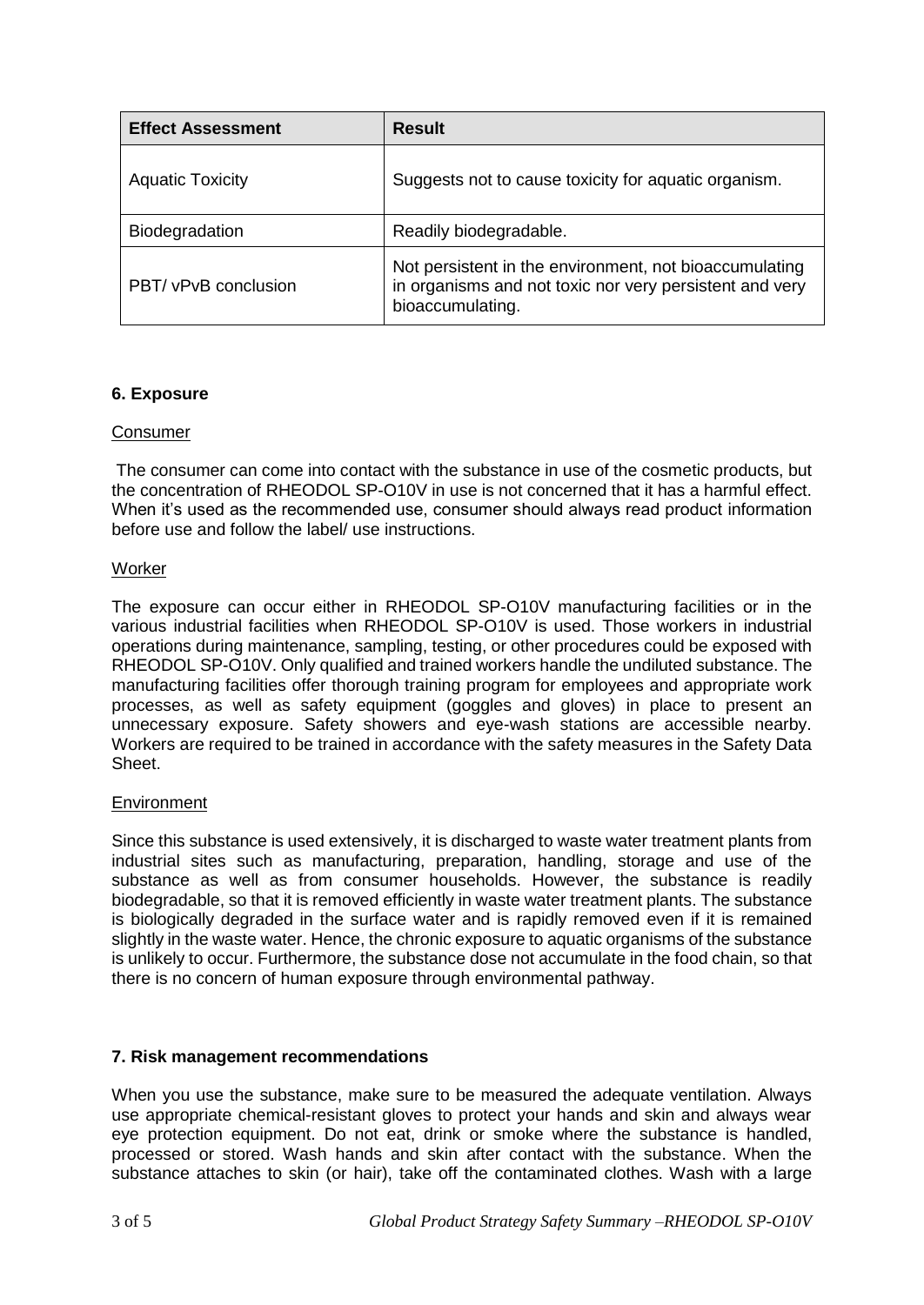amount of water and soap. If the substance gets into your eyes, rinse your eyes thoroughly for several minutes. If you wear contact lens, and you can take it off easily, take it off and continue to rinse your eyes. When it causes your skin irritation or eye irritation, consult doctor (medical diagnosis/therapy).

Waste water containing the substance must be passed the waste water treatment plants in order to remove the substance. No specific measures are needed, because it is not expected to be released into the air.

## **8. Regulatory Information / Classification and Labelling**

Under GHS classification chemical substances are classified in hazards for physical properties, human health and environment. The hazard information for industrial products are transmitted via specific labels and Safety Data Sheet. GHS offers the standardization for hazard communication. The subjects who could be assumed to be exposed to the substance, workers, consumers, transport workers, and emergency responders, can better understand the hazards of the chemicals in use through the transmission.

## **Labeling according to UN GHS**

UN GHS is the basis for country specific GHS labeling.

# **Classification and Labeling Information**

RHEODOL SP-O10V is not classified as a substance that has a harmful effect on humans or the environment.

The laws of manufacturing, sale, transport, use and disposal are different among countries or areas. Details are referred to Safety Data Sheet provided by the supplier.

#### **9. Conclusion**

RHEODOL SP-O10V is not to cause toxicity for aquatic organism. In the PBT/vPvB assessments for RHEODOL SP-O10V, the substance is not applicable to PBT/vPvB. When handling the substance, workers should follow the standard safety measures and refer to the Safety Data Sheet. Consumers will usually not come into contact with the substance bulk and the substance is used diluted products, therefore, it is considered that RHEODOL SP-O10V gives rise no hazardous effects to human health.

#### **10. Contact information within company**

For further information on this substance or product safety summaries in general, please contact:

| Name             | Kao Corporation, Global Chemical Business |
|------------------|-------------------------------------------|
| Telephone number | +81-3-5630-7700                           |
| Fax number       | +81-3-5630-7889                           |